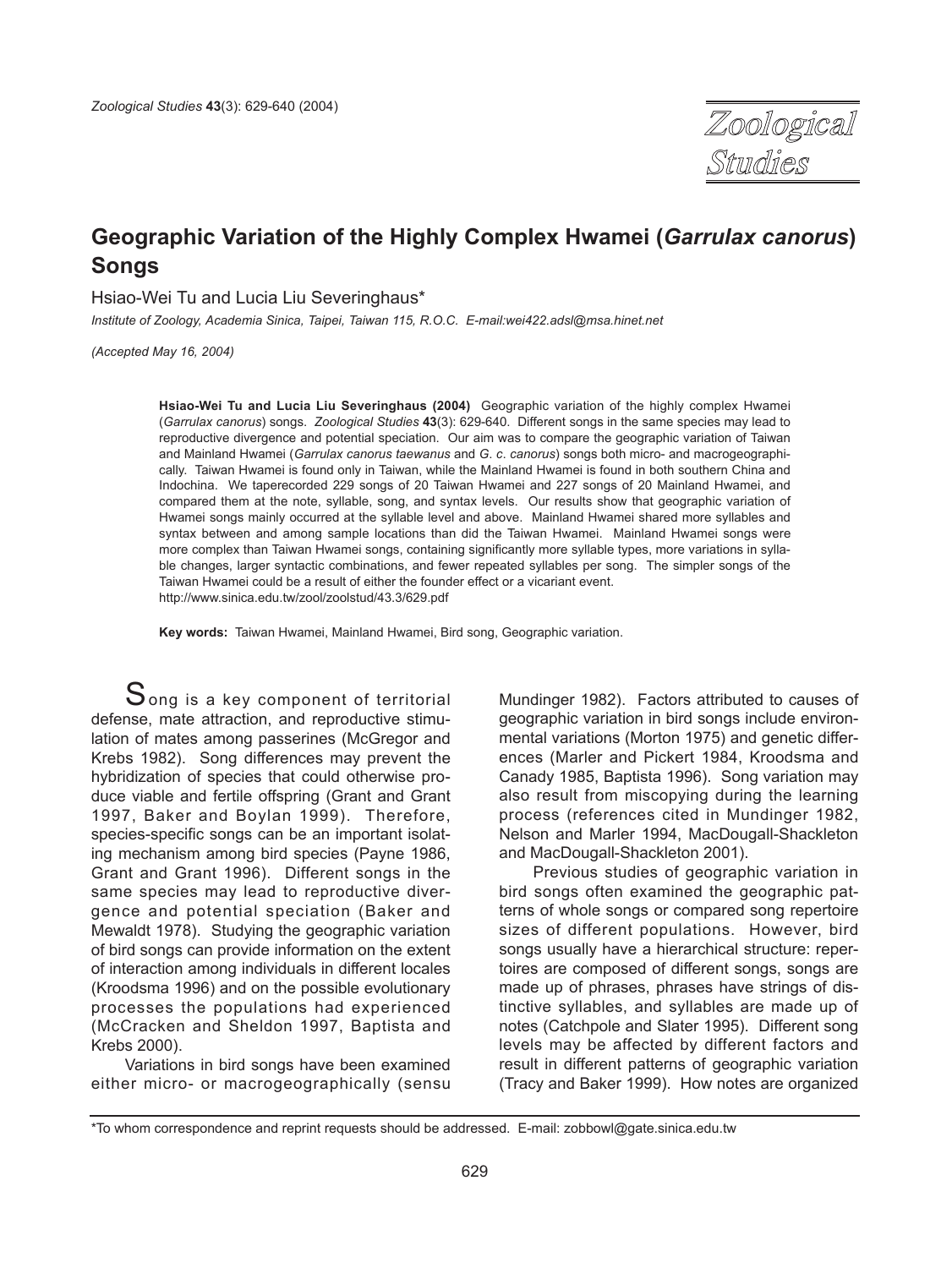into syllables, and how syllables are arranged into songs may also vary geographically (Mundinger 1982, Balaban 1988). Analyzing only the higher levels in the song hierarchy may overlook variations of finer structures, but few studies have analyzed all the features of bird songs.

Our study focused on the Hwamei (*Garrulax canorus*), a drab laughingthrush living in dense undergrowth and known for its sustained singing and diverse vocalizations. This species is common in southern China and Indochina (Mainland Hwamei, *G*. *c*. *canorus*), Hainan I., China (Hainan Hwamei, *G*. *c*. *owstoni*), and Taiwan (Taiwan Hwamei, *G*. *c*. *taewanus*) (Cheng 1987, Robson 2000) (Fig. 1A). The Taiwan Hwamei can easily be distinguished from the other 2 subspecies by the lack of a white eye-ring and eye-line. The natural distributions of the 3 subspecies do not overlap, however caged Mainland Hwamei have escaped or been released and have established themselves in Taiwan since the 1980s, and hybrids between the 2 subspecies have been reported by bird watchers (Mao 1996, CH Wang and CT Lien, pers. comm., LL Severinghaus, pers. observ.). Hybrids can be identified by their incomplete white eye-ring and eye-line (Fig. 2). The island-mainland distribution and the long, complex song make this an ideal species for the study of geographic variation of bird songs. Our aim was to compare the geographic variation of Taiwan and Mainland Hwamei songs both micro- and macrogeographically at the note, syllable, song, and syntax levels. Comparing the songs of these 2 subspecies will also provide a baseline useful for future studies of the evolution of vocal communications upon secondary contact, given the fact that Mainland Hwamei and Taiwan Hwamei now hybridize in Taiwan.

#### **METHODS**

#### **Song tape-recording**



**Fig. 1.** (A) Distribution of Hwamei (*Garrulax canorus*). (1) Mainland Hwamei (*G*. *c*. *canorus*); (2) Taiwan Hwamei (*G*. *c*. *taewanus*); (3) Hainan Hwamei (*G*. *c*. *owstoni*). The dotted area in the range of the Mainland Hwamei is Jiangxi Province, where we sampled the songs of Mainland Hwamei. (B) Sample locations for Taiwan Hwamei songs: (a) Miaoli; (b) Pingtung; and (c) Hualien. (C) Sample locations for Mainland Hwamei songs: (a) Hualin; (b) Yunshan; and (c) Wuyuan.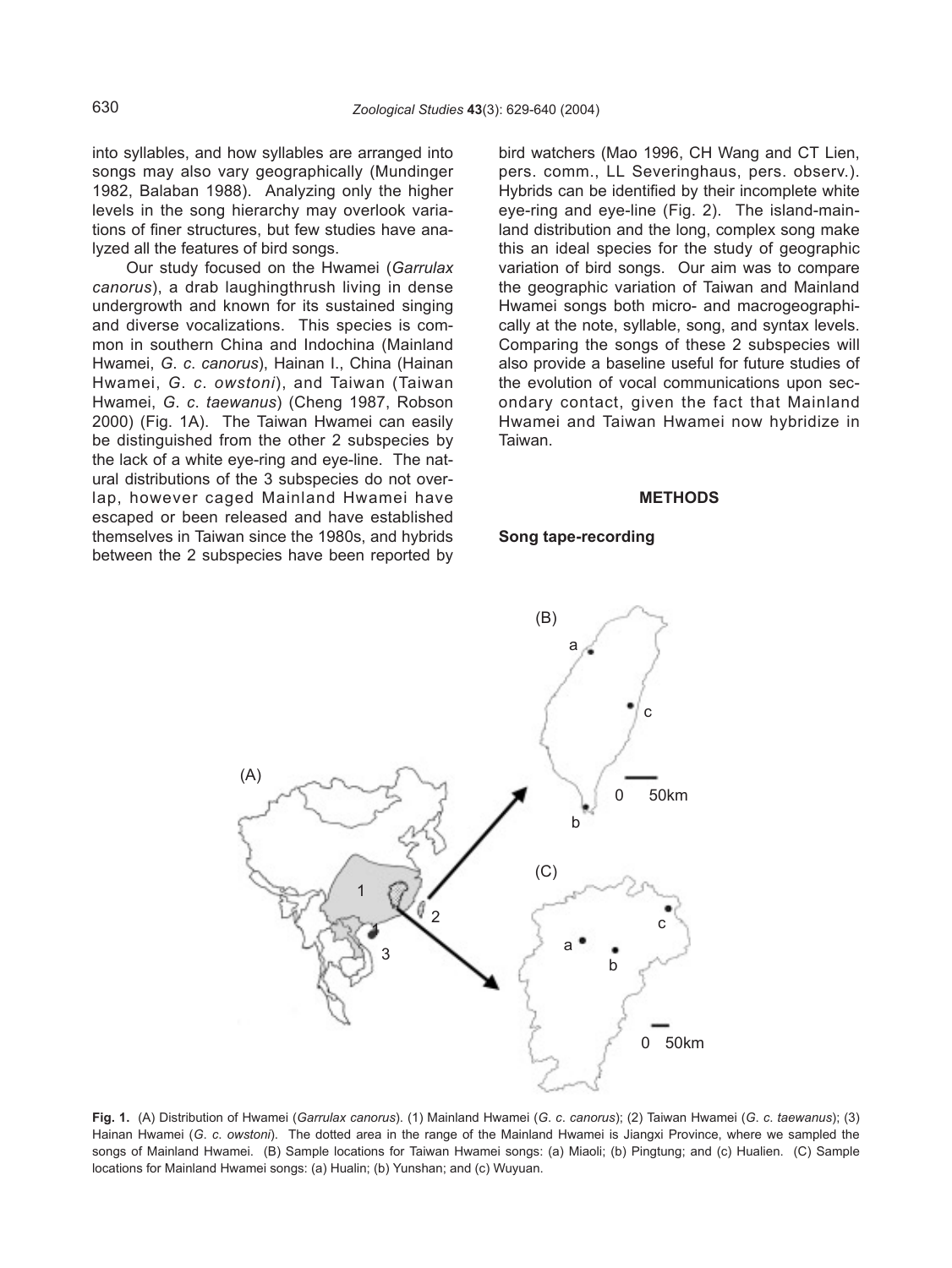All songs used in this study were tape-recorded on TDK digital audiotapes using a Sony TDC-D10 Pro II digital recorder and a Sennheiser MKH 816 directional microphone. We recorded the songs of Taiwan Hwamei from Miaoli (northwestern Taiwan), Pingtung (southwestern Taiwan), and Hualien (east-central Taiwan) Counties in Apr. 2001, and Jan. and Feb. 2003, respectively. Distances between locations were 351 km between Miaoli and Hualien, 195 km between Miaoli and Pingtung, and 279 km between Hualien and Pingtung (Fig. 1B). The songs of Mainland Hwamei were recorded by our colleagues CT Liang and CK Lee in May 2001 at Hualin, Yunshan, and Wuyuan, Jiangxi Province, mainland China. The distances were 94 km between Hualin and Yunshan, 253 km between Hualin and Wuyuan, and 189 km between Yunshan and Wuyuan (Fig. 1C). Within each sample site, we drove around and stopped at suitable habitats to look for Hwameis. Recording locations were at least 1 km apart.

Hwamei are strongly territorial and remain in pairs year round. The breeding season begins in Feb. in southern Taiwan, and in Apr./May in northern and eastern Taiwan and in Jiangxi. All songs used in this report are assumed to have served the same function of territorial defense, because all songs were induced by playing back a taped Hwamei song at the beginning or the early part of the breeding season. We found no hybrids at our sampling sites since we lured every singer into view for species identification. Thus, no hybrid songs were used in our analyses. For each bird, we recorded all of its songs until it either stopped singing or flew away. To avoid recording the same bird twice, we recorded only 1 individual per recording location, except when we were certain that the 2nd bird was a different individual, such as when both birds could be seen, or when the 2 birds sang simultaneously.

We used only complete and clear songs for analyses. We transferred these song recordings onto a computer with a sampling rate of 48 kHz and converted them into spectrograms and spectra with Canary 1.2 software (Cornell Laboratory of Ornithology, Ithaca, NY, USA). The settings were as follows: a Hamming analysis window, a filter bandwidth of 380.62 Hz, frame length of 512 points, grid resolution of 2.667 ms, overlap of 93.75%, frequency of 93.75 Hz, and Fast Fourier Transformation (FFT) size of 512 points, which had the best resolution under the maximum processing power of a Power Mac G4. All spectrograms were made at a fixed scale of 1.5 kHz/cm vs. 0.5 s/cm.

## **Terminology**

Terms used in this paper are defined here.

**Note:** A continuous trace on a spectrogram. This is the basic structure of bird songs (Martin 1977, Catchpole and Slater 1995) and may appear in many shapes (Fig. 3A).

**Syllable:** One or several notes that always appear together in the same sequence in songs (Thompson 1970, Martin 1977, Catchpole and Slater 1995). The complexity of a syllable depends on the notes of which it is composed (Fig. 3A).



**Fig. 2.** A hybrid Taiwan and Mainland Hwamei captured in the Hualien area of Taiwan (left; photographer, Heng-Wei Hsu). This bird shows a shortened eye-line behind the eye in contrast to that on a Mainland Hwamei (right; photographer, Chieh-Teh Liang).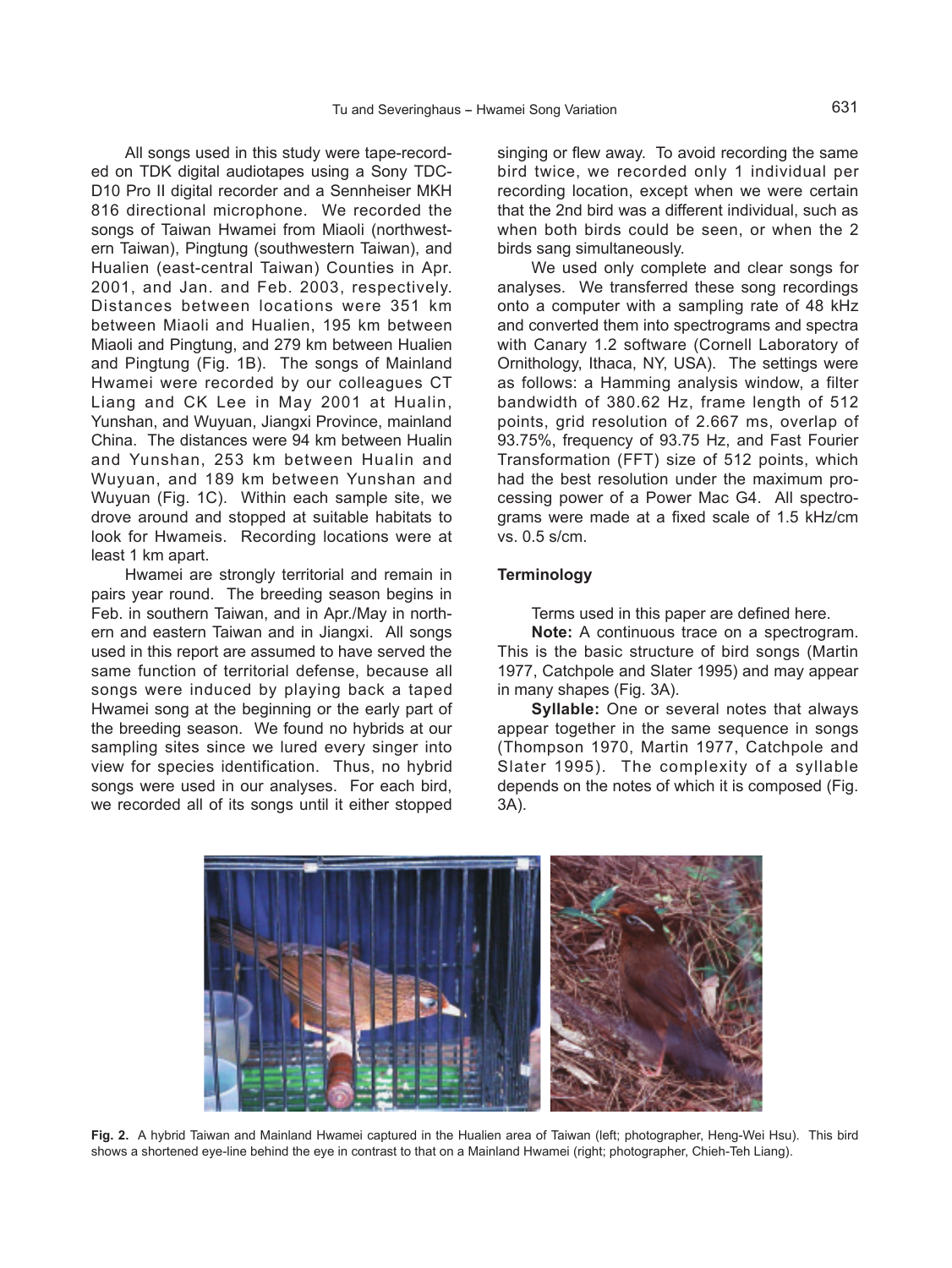**Song:** A sequence of syllables uttered as a single vocalization (Baker 1996). The pause between 2 songs must be 1 s or longer (Fig. 3B).

**Syllable composition:** The number of notes in a syllable (Fig. 3A).

**Syllable transformation:** The way a syllable structure changes when a singing Hwamei switches from 1 syllable type to another.

**Song initiation and termination:** The 1st and final syllable types of each song, respectively.

**Average number of repeated syllables per song:** A standardized measurement of repeated syllables given varying song lengths. This is obtained by dividing the total number of syllables by the total number of syllable types in a song. For example, the average number of repeated syllables for the song in Fig. 3A is  $18/4 = 4.5$ .

**Syllable syntax:** 2 consecutive syllable types in a song. For example,  $\alpha\beta$ ,  $\beta\gamma$ , and  $\gamma\delta$  are the

3 syntactic arrangements in the song of Fig. 3A.

**Murmur sound:** A series of muffled sounds which were impossible to separate into distinct syllables on a spectrogram.

# **Data processing**

Following the method used in Marler and Pickert (1984), Lynch and Baker (1986), Baker (1996), and Tracy and Baker (1999), we visually inspected each spectrogram and classified all of the notes into different types according to their shapes. Notes having the same general shape were grouped into the same type (Fig. 3C). The advantage of doing this is to retain the information of similarity between variants within a type. Potential mistakes in classification (see Lynch and Baker 1993) were avoided by using a fixed spectrogram scale.



**Fig. 3.** (A) Examples of notes and syllables. Each arrow points to a note. There are 18 syllables in this song including 4 syllable types: α is composed of 2 notes,  $β$  and  $γ$  are composed of 1 note each, and  $\delta$  is composed of 3 notes. (B) Examples of songs. The range of each arrow indicates a complete song. (C) Notes of the same general shape are grouped into the same type. Three types are shown here.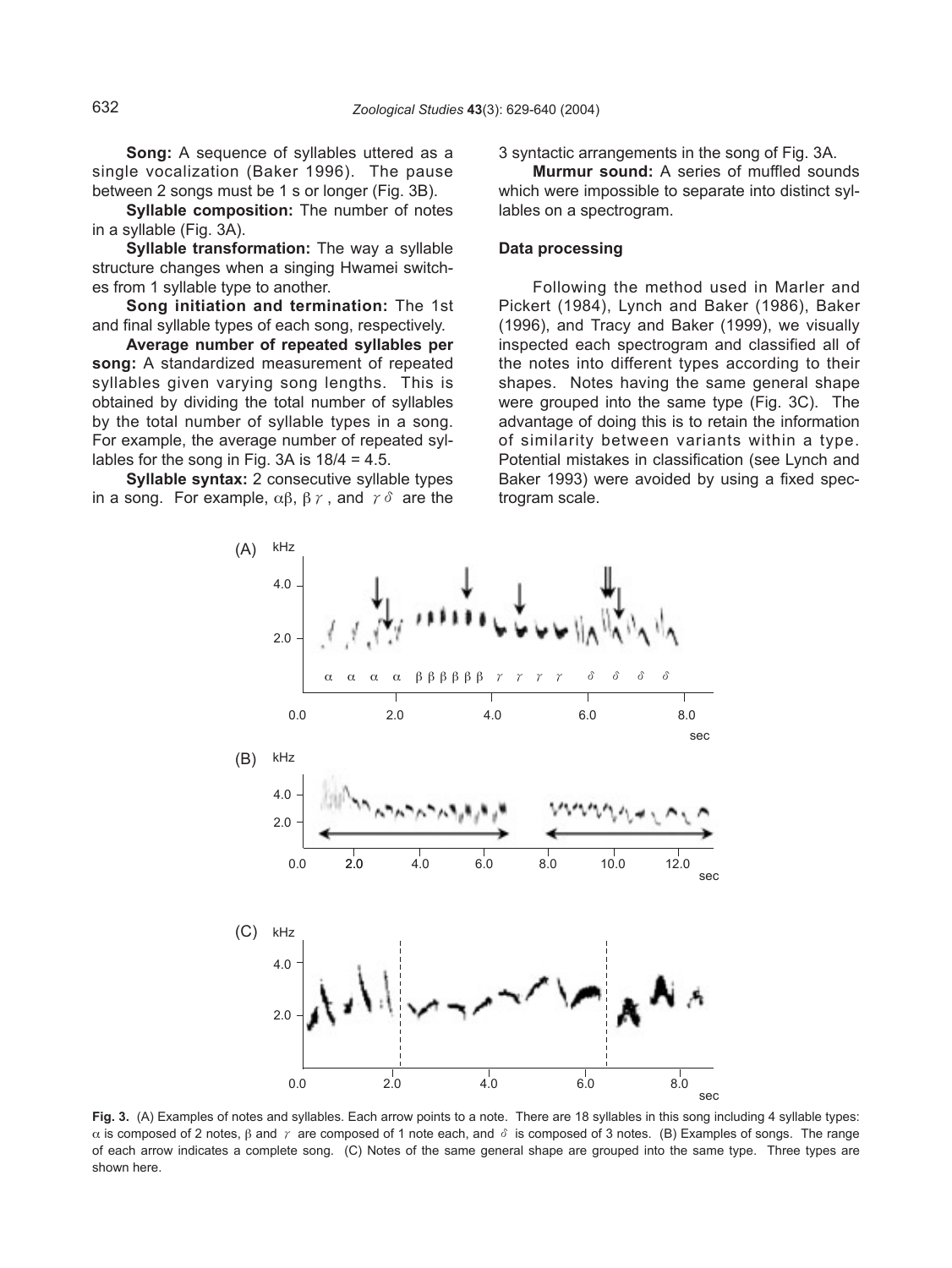Notes were grouped into syllable types according to their patterns of occurrences.

We measured the duration, the maximum and minimum frequencies, and the frequency with the highest energy concentration for each song. To reduce potential bias caused by the different numbers of songs recorded for different birds, we used the average values of these measurements for each bird in subsequent analyses.

#### **Sample size determination**

We used the vocalization of individuals for whom we had at least 3 complete songs for analyses. To determine the number of individuals needed to represent a location, we plotted the cumulative number of syllable types found in an individual bird against the number of birds. We predetermined that the number of birds needed to represent a population must be close to the asymptotic value on the graph. For each sampling location, the accumulated syllable types of 6 individuals appeared to contain almost all of the syllable types of that location (Fig. 4). Choosing different individuals on which to perform this analysis can influence the earlier portion of the curves, but regardless of which bird was analyzed first, the final

result was the same. Thus, we analyzed all the recorded songs of at least 6 birds per site, totaling 229 songs for Taiwan Hwamei (20 individuals) and 227 songs for Mainland Hwamei (20 individuals).

#### **Data analysis**

When making microgeographic comparisons, we treated songs from each recording site as a separate sample. When making macrogeographic



**Fig. 4.** Percentage of cumulative number of syllable types found in an individual plotted against the number of birds for each sample location.

| Subspecies                              | Location                | No. of<br>songs<br>(birds<br>recorded) | No. of<br>note<br>types | No. of<br>syllable<br>types | No. of syllable<br>transformation<br>combinations | No. of<br>syllable<br>syntactic<br>arrange-<br>ments |
|-----------------------------------------|-------------------------|----------------------------------------|-------------------------|-----------------------------|---------------------------------------------------|------------------------------------------------------|
| Taiwan                                  | Miaoli                  | 85(7)                                  | 1                       | 3                           | 3                                                 | 16                                                   |
| Hwamei                                  | Pingtung                | 68 (6)                                 | 0                       | 12                          |                                                   | 4                                                    |
|                                         | Hualien                 | 76 (7)                                 | 2                       | 17                          | O                                                 | 3                                                    |
|                                         | Miaoli and Hualien      |                                        |                         | 14                          |                                                   | 4                                                    |
|                                         | Hualien and Pingtung    |                                        | <sup>0</sup>            | 9                           | U                                                 | 2                                                    |
|                                         | Miaoli and Pingtung     |                                        | <sup>0</sup>            | 6                           |                                                   | $\overline{2}$                                       |
|                                         | All 3 locations         |                                        | 26                      | 52                          | 9                                                 | $\overline{2}$                                       |
|                                         | <b>Total for Taiwan</b> | 229 (20)                               | 30                      | 113                         | 15                                                | 33                                                   |
| Mainland                                | Hualin                  | 84 (6)                                 | $\Omega$                | 21                          | $\overline{2}$                                    | 12                                                   |
| Hwamei                                  | Yunshan                 | 76 (7)                                 |                         | 15                          | 0                                                 | 11                                                   |
|                                         | Wuyuan                  | 67(7)                                  |                         | 13                          | 4                                                 | 1                                                    |
|                                         | Hualin and Yunshan      |                                        | 3                       | 16                          | 2                                                 | 11                                                   |
| Hualin and Wuyuan<br>Yunshan and Wuyuan |                         |                                        |                         | 12                          |                                                   | 2                                                    |
|                                         |                         |                                        | $\Omega$                | 10                          | 0                                                 | 1                                                    |
|                                         | All 3 locations         |                                        | 27                      | 73                          | 11                                                | 9                                                    |
|                                         | Total for Jiangxi       | 227 (20)                               | 33                      | 160                         | 20                                                | 47                                                   |

**Table 1.** Distribution of note type, syllable type, syllable transformation, and syntax among the recording locations of Taiwan and Mainland Hwamei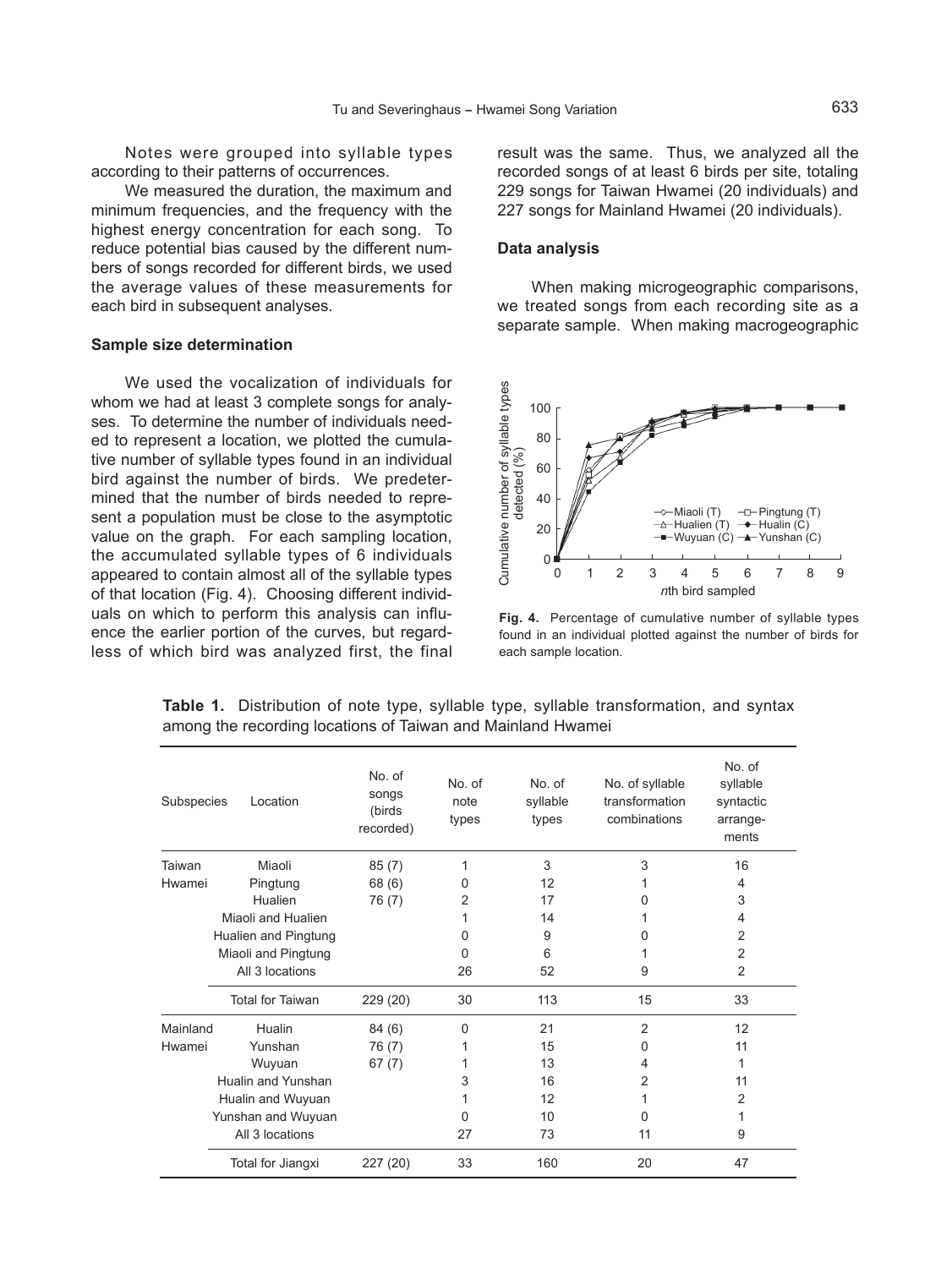comparisons, we pooled all of the Hwamei songs from Taiwan and Mainland China into 2 respective populations.

Comparisons in this study included minimum and maximum song frequencies, the frequency of energy concentration, song duration, diversity of note or syllable types, syllable composition, patterns of syllable transformation, and syllable syntax. We also compared song initiation, song termination, and the average number of syllable repeats between locations and populations.

We compared note type, syllable type, syllable transformation, and syntax sharing between populations using the McNemar change test (Zar 1999). For continuous data, we examined differences with Student, s *t*-test, analysis of variance (ANOVA), and the least significant difference (LSD).

We used a linear discriminant analysis to determine how clearly Taiwan Hwamei and Mainland Hwamei could be differentiated.

We used the computer software SAS 8.0 (Chicago, IL, USA) to perform all statistical analyses.

# **RESULTS**

#### **Microgeographic variation**

**Notes:** We found 30 note types for Taiwan Hwamei, of which 86.67% were shared among the 3 locations (Table 1). Mainland Hwamei used 33 note types, of which 81.82% were shared among the 3 locations (Table 1).

**Syllables:** Taiwan Hwamei songs contained 113 syllable types, of which 46.02% were shared among the 3 locations. More than 10% of the syllables were each unique to Pingtung and to Hualien (Table 1), while Miaoli and Hualien shared a high proportion of syllables (70% for Miaoli, 45.16% for Hualien). Syllable compositions did not differ among the 3 locations in Taiwan ( $F_{(2, 243)}$  = 1.01,  $p > 0.05$ ) (Table 2), but the proportions of syllables shared significantly differed between Hualien and Pingtung (McNemar tests with Bonferroni correction, *p* = 0.015). Mainland Hwamei songs contained 160 syllable types, of which 45.63% were shared among the 3 locations (Table 1). More than 30% of the syllable types were unique to a location, while 23.75% of total syllable types were shared between 2 locations. Syllable compositions among the 3 locations in Jiangxi Province did not significantly differ ( $F_{(2, 341)}$ )  $= 0.02$ ,  $p > 0.05$ ) (Table 2); however, the proportions of shared syllables significantly differed between locations (McNemar tests with Bonferroni correction,  $p = 0.015$ ).

A Hwamei usually repeated each syllable several times before switching to another syllable

| Subspecies      | Recording<br>location | No. of<br>syllable types | No. of<br>songs | Average no. of<br>notes/syllable <sup>a</sup> | Average no. of<br>repeats/song <sup>a</sup> |
|-----------------|-----------------------|--------------------------|-----------------|-----------------------------------------------|---------------------------------------------|
| Taiwan Hwamei   | Miaoli                | 75                       | 85              | $1.79 \pm 0.87$                               | $3.62 \pm 0.93$                             |
|                 | Pingtung              | 79                       | 68              | $1.99 \pm 0.93$                               | $3.26 \pm 1.27$                             |
|                 | Hualien               | 92                       | 76              | $1.92 \pm 0.88$                               | $4.01 \pm 2.60$                             |
|                 |                       |                          |                 | $F_{(2, 243)} = 1.01$ ,<br>p > 0.05           | $F_{(2, 226)} = 3.46$ ,<br>p < 0.05         |
| Mainland Hwamei | Hualin                | 122                      | 84              | $2.31 \pm 1.06$                               | $2.54 \pm 0.76$                             |
|                 | Yunshan               | 114                      | 76              | $2.31 \pm 1.11$                               | $2.68 \pm 0.75$                             |
|                 | Wuyuan                | 108                      | 67              | $2.33 \pm 1.17$                               | $2.41 \pm 0.76$                             |
|                 |                       |                          |                 | $F_{(2, 341)} = 0.02$ ,<br>p > 0.05           | $F_{(2, 224)} = 2.32$ ,<br>p > 0.05         |
| Taiwan Hwamei   | Taiwan                | 113                      | 229             | $2.11 \pm 0.94$                               | $3.65 \pm 1.73$                             |
| Mainland Hwamei | Jiangxi               | 160                      | 227             | $2.56 \pm 1.15$                               | $2.55 \pm 0.76$                             |
|                 |                       |                          |                 | $t_{(266)} = 3.55$ ,                          | $t_{(314)} = 8.82,$                         |
|                 |                       |                          |                 | p < 0.001                                     | p < 0.0001                                  |

**Table 2.** Syllable composition and average number of repeats per song in Taiwan Hwamei and Mainland Hwamei

aData are presented as the mean ± SD.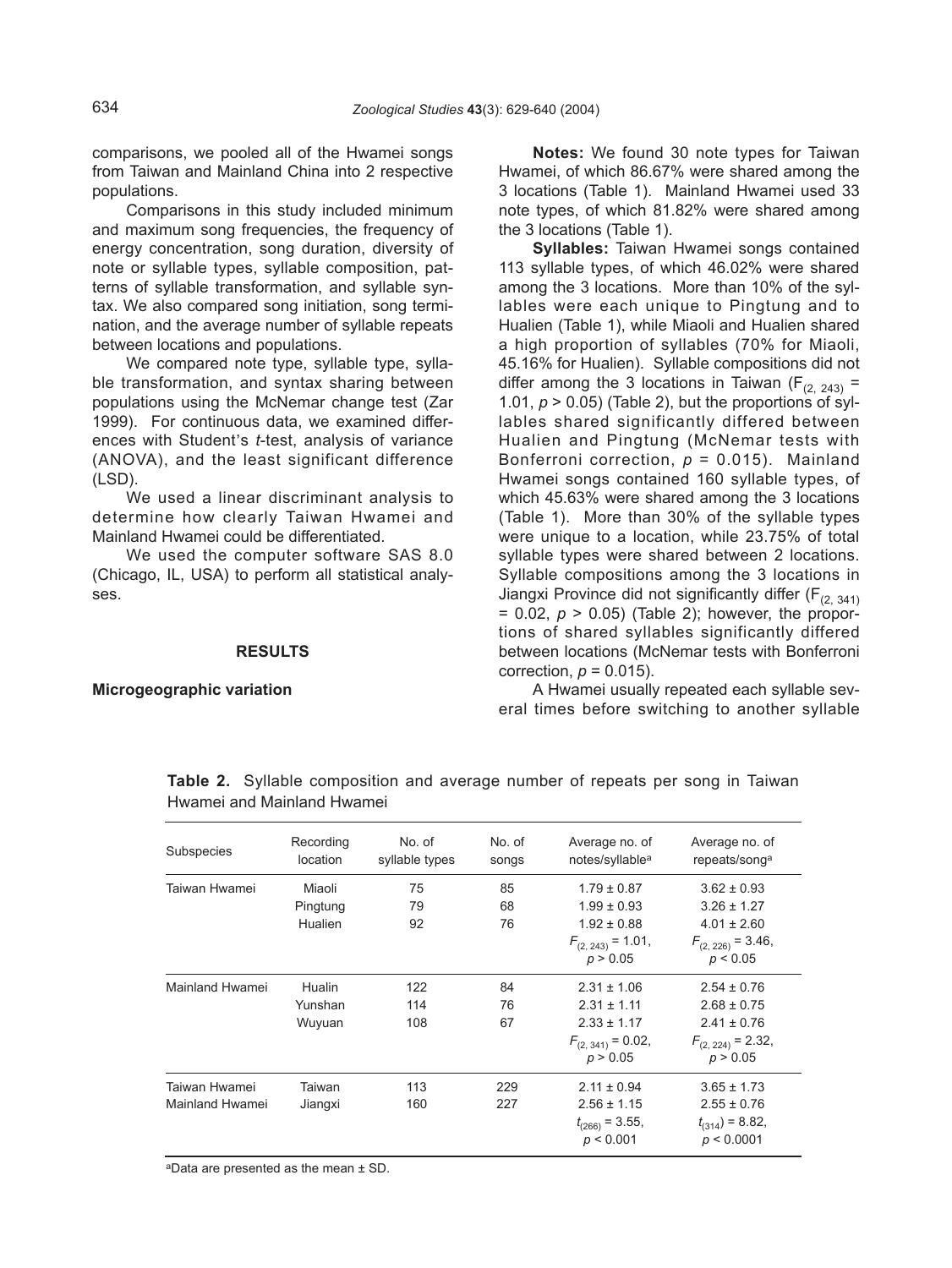type. Only two of the 113 syllable types (1.77%) found in Taiwan Hwamei songs were not repeated. The average number of syllable repeats per song significantly differed among locations ( $F_{(2, 226)}$  = 3.46, *p* < 0.05) (Table 2), mainly because Pingtung songs had fewer syllable repeats while 1 Hualien Hwamei sang 23 syllable repeats in one of its songs. However, differences among locations remained  $(F_{(2, 225)} = 3.69, p < 0.05)$  even when this particular Hualien Hwamei song was excluded.

In the 160 syllable types found in Mainland Hwamei songs, 9 types (5.63%) were not repeated. The average number of syllable repeats per song did not differ among sample locations ( $F_{(2)}$ 



**Fig. 5.** Syllable transformation. There were 6 types of syllable transformation when the Hwamei switched syllables: the syllable remained the same (O), 1 note was dropped (A), the shape of the note(s) was changed (B), 1 note was added (C), 1 note was dropped and the shape of the note(s) changed (D), and 1 note was added and the shape of the note(s) changed (E).

 $_{224)}$  = 2.32,  $p > 0.05$ ) (Table 2).

**Syllable transformation:** We found 6 types of syllable transformation when Hwameis switched syllables (Fig. 5). Since each switch involved 2 syllables, there were 36 possible different combinations for a switch to take place. However, only 15 of these combinations occurred in Taiwan Hwamei songs among 1522 syllable switches in 229 songs, including 11 combinations shared between 2 or more locations (Table 1). Among these 15 combinations, OO, AO, BO, and OB occurred most frequently (See Fig. 5 for codes).

Mainland Hwamei used 20 combinations among 1869 syllable switches in 227 songs, including 14 combinations shared between 2 or more locations (Table 1). The 4 most-common types of transformation were the same as those of the Taiwan Hwamei.

**Syntax and song:** The syntax of Hwamei syllables was highly variable, and many arrangements occurred only once. Among the 33 syntactic arrangements that occurred more than 5 times in Taiwan, 23 occurred in only 1 location, while only 10 were shared between 2 or more locations (Table 1). In Mainland Hwamei songs, 47 syntactic arrangements occurred more than 5 times. Among these, 24 were unique to a single location, and 23 were shared between 2 or more locations (Table 1).

Hwamei songs contained greatly varying number of syllables (Taiwan Hwamei with 6~118 syllables and Mainland Hwamei with 5~92 syllables). Because the structures of songs were highly complex and variable, they were very difficult to categorize into types. We analyzed common syllable arrangements in order to detect song patterns. Out of the total 2031 syntactic arrangements, only 17 occurred more than 30 times when Taiwan and Mainland Hwameis were considered together. Based on these 17 arrangements, we found 66 three-syllable types when the subsequent syllable was included. These 66 types occurred only 107 times in Taiwan Hwamei songs and 177 times in Mainland Hwamei songs. No type occurred more than 10 times among the 229 Taiwan Hwamei songs, and only 3 types occurred between 10 and 14 times among the 227 Mainland Hwamei songs. These results show that very few individuals shared even 3 syllables in their repertoires, let alone shared their songs with others. Thus, Hwamei songs cannot be grouped into specific "types,"nor can the song sequences be compared.

**Measurements:** The maximum and minimum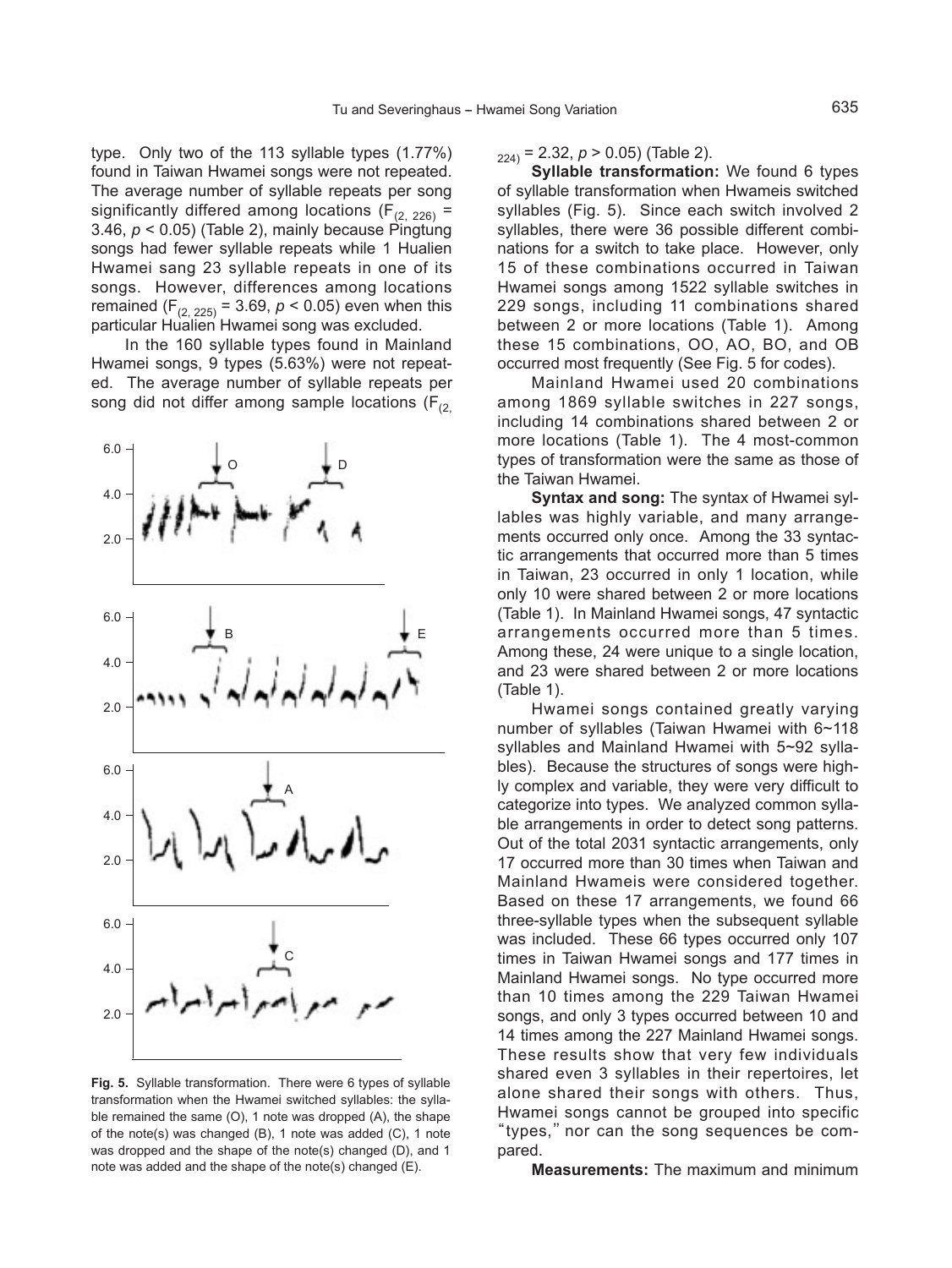frequencies, frequency of energy concentration, and duration of Hwamei songs did not differ among locations in Taiwan ( $F_{(2, 17)}$  = 2.08, 3.03, 1.33, 1.39, respectively,  $p > 0.05$ ) or in China (F<sub>(2, 17)</sub> = 0.45, 0.22, 1.59, 0.77, respectively, *p* > 0.05) (Table 3).

# **Macrogeographic comparisons**

The proportion of note types unique to Taiwan Hwamei or to Mainland Hwamei did not differ  $(x^2)$  $= 1.80$ , df  $= 1$ ,  $p > 0.05$ ) (Table 4), but the number of notes employed to form a syllable was significantly higher for Mainland Hwamei  $(t_{266})$  = 3.55, *p* < 0.001) (Table 2).

Mainland Hwamei songs contained a significantly larger number of unique syllable types compared to Taiwan Hwamei songs ( $x^2 = 32.97$ , df = 1, *p* < 0.0001) (Table 4). Among the 10 syllable types unique to Taiwan Hwamei, 5 were unique to Hualien, 4 were unique to Pingtung, and only 1 was shared among the 3 recording locations. The 57 unique syllable types in Mainland Hwamei songs occurred relatively evenly among locations: 31 in Hualin, 25 in Yunshan, and 29 in Wuyuan.

The Mainland Hwamei had significantly fewer syllable repeats compared to the Taiwan Hwamei (*t* (314) = 8.82, *p* < 0.0001) (Table 2).

Syllable transformation was more complex in Mainland Hwamei songs than in Taiwan Hwamei songs. There were 5 transformations unique to Mainland Hwamei: OD, AE, BE, CE, and CA, with most of these involving "complex" transformations (types D and E). These unique transformations occurred in all 3 sample locations in Jiangxi, China, but each occurred fewer than 3 times.

The 2 most-commonly used song initiation syllable types were the same for Taiwan and Mainland Hwamei, but the 3rd most-common initial syllable type differed. The main differences in song initiation between the 2 subspecies were the higher proportion of murmur sounds and the lower proportion of syllables containing 3 or more notes among Taiwanese birds ( $\chi^2$  = 24.44, df = 3,  $p$  < 0.001). The terminating syllable of both subspecies showed great variation, but the terminating syllable in Mainland Hwamei songs also contained significantly more notes than that of the Taiwan Hwamei (χ<sup>2</sup> = 20.56, df = 3, *p* < 0.001). Taiwan Hwamei syllables were composed of 4 notes or fewer, while 6 of the Mainland Hwamei syllables contained 5 or 6 notes. All of these more-complex syllables appeared as the terminal or penultimate syllable type.

Overall, Mainland Hwamei had greater variety and shared a larger proportion (48.94%) of syntactic arrangements between and among the 3 loca-

| Sub-<br>species                           | Recording<br>site | Sample<br>size | Maximum<br>frequency<br>(kHz) <sup>a</sup> | Minimum<br>frequency<br>(kHz) <sup>a</sup> | Energy<br>concentration<br>(kHz) <sup>a</sup> | Song duration<br>$(s)$ <sup>a</sup> |
|-------------------------------------------|-------------------|----------------|--------------------------------------------|--------------------------------------------|-----------------------------------------------|-------------------------------------|
| $\overline{7}$<br>Taiwan Hwamei<br>Miaoli |                   |                | $4.33 \pm 0.29$                            | $1.44 \pm 0.08$                            | $2.71 \pm 0.15$                               | $11.08 \pm 4.04$                    |
|                                           | Pingtung          | 6              | $4.63 \pm 0.74$                            | $1.31 \pm 0.11$                            | $2.75 \pm 0.16$                               | $7.95 \pm 3.42$                     |
|                                           | Hualien           | 7              | $4.09 \pm 0.30$                            | $1.39 \pm 0.09$                            | $2.85 \pm 0.17$                               | $10.99 \pm 3.82$                    |
| $F_{(2, 17)}$                             |                   |                | 2.08                                       | 3.03                                       | 1.33                                          | 1.39                                |
| p value                                   |                   |                | > 0.05                                     | > 0.05                                     | > 0.05                                        | > 0.05                              |
| Mainland                                  | Hualin            | 6              | $4.50 \pm 0.24$                            | $1.29 \pm 0.10$                            | $2.57 \pm 0.15$                               | $10.40 \pm 1.73$                    |
| Hwamei                                    | Yunshan           | 7              | $4.57 \pm 0.27$                            | $1.24 \pm 0.14$                            | $2.74 \pm 0.16$                               | $8.73 \pm 2.15$                     |
|                                           | Wuyuan            | 7              | $4.79 \pm 0.90$                            | $1.25 \pm 0.20$                            | $2.71 \pm 0.22$                               | $10.71 \pm 4.65$                    |
| $F_{(2, 17)}$                             |                   |                | 0.45                                       | 0.22                                       | 1.59                                          | 0.77                                |
| p value                                   |                   |                | > 0.05                                     | > 0.05                                     | > 0.05                                        | > 0.05                              |
| Taiwan<br>Hwamei                          | Taiwan            | 20             | $4.34 \pm 0.50$                            | $1.38 \pm 0.10$                            | $2.77 \pm 0.17$                               | $10.11 \pm 3.87$                    |
| Mainland                                  | Jiangxi           | 20             | $4.63 \pm 0.56$                            | $1.26 \pm 0.15$                            | $2.68 \pm 0.19$                               | $9.92 \pm 3.15$                     |
| Hwamei                                    |                   |                |                                            |                                            |                                               |                                     |
| $t_{(38)}$                                |                   |                | 1.74                                       | 3.08                                       | 1.66                                          | 0.17                                |
| p value                                   |                   |                | > 0.05                                     | < 0.01                                     | > 0.05                                        | > 0.05                              |

**Table 3.** Four measurements of Hwamei songs

aData are presented as the mean ± SE.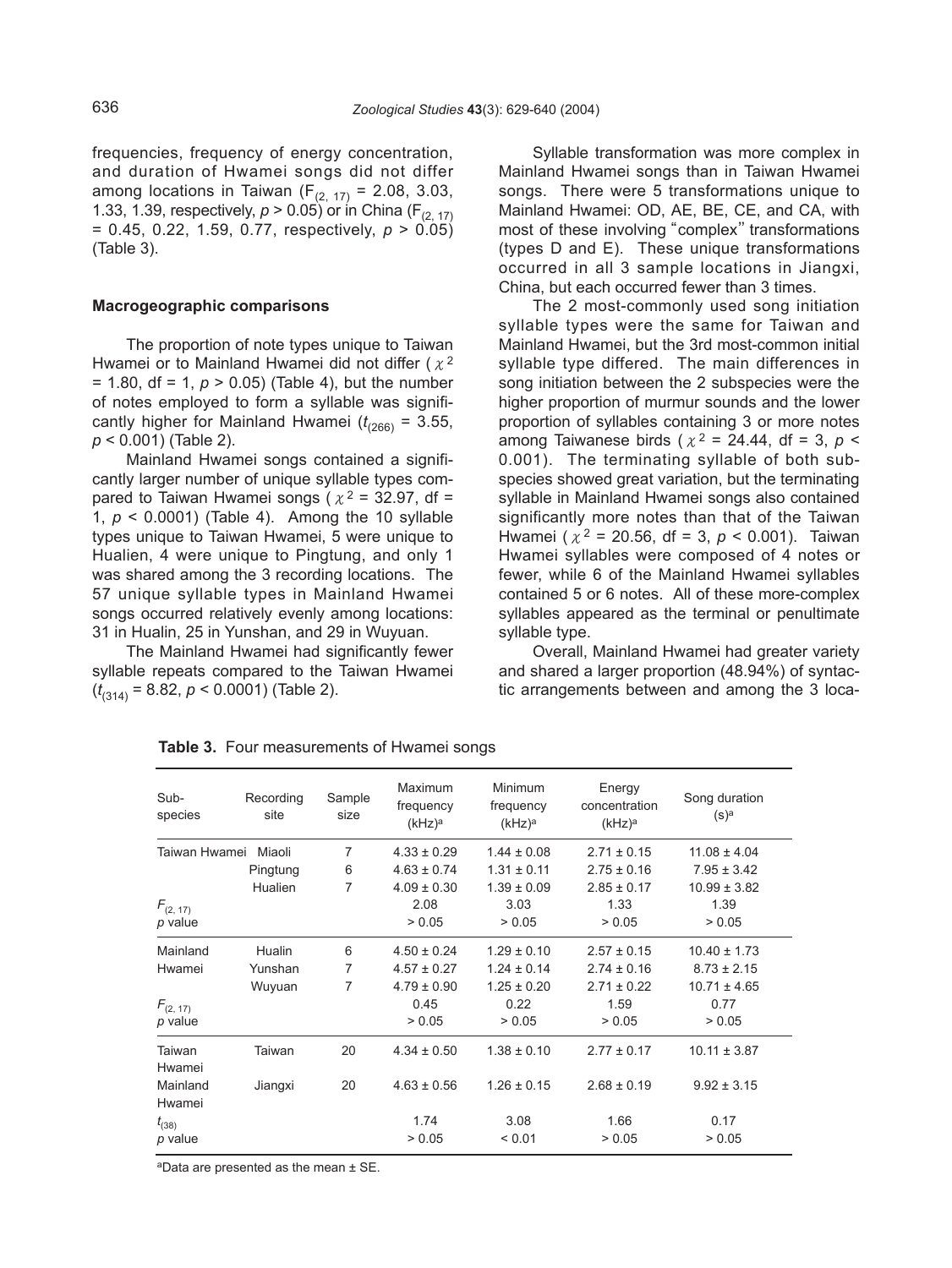tions than did the Taiwan Hwamei, which shared only 30.30% of syntactic arrangements between and among the 3 locations (Table 1). The difference between the 2 subspecies was not statistically significant however ( $\chi^2$  = 2.78, df = 1,  $p > 0.05$ ). Among syllable syntactic arrangements that occurred greater than 10 times in songs, more were unique to Mainland Hwamei than to Taiwan Hwamei ( $\chi^2$  = 11.84, df = 1,  $p < 0.001$ ) (Table 4). The 2 syntactic arrangements unique to Taiwan Hwamei occurred only in Miaoli and Hualien, while 14 of the 17 syntactic arrangements unique to Mainland Hwamei occurred in all 3 locations, with the other 3 occurring at both Hualin and Yunshan.

Maximum song frequency, energy concentration, and song length did not differ between the Taiwan Hwamei and Mainland Hwamei  $(t_{(38)} =$ 1.74, 1.66, 0.17, respectively, *p* > 0.05) (Table 3). Only the minimum frequency was lower in Mainland Hwamei songs than in Taiwan Hwamei songs (*t* (38) = 3.08, *p* < 0.05) (Table 3).

Linear discriminant analysis showed that the discriminant accuracy was 70.74% for Taiwan Hwamei and 77.09% for Mainland Hwamei (Fig. 6) with the variables showing significant differences between them, i.e., average number of repeated syllables per song, numbers of notes in the initiation and termination syllables, and the minimum frequency of songs.

In summary, we found no difference in Hwamei songs at the note level either micro- or macrogeographically. At the syllable level, the extent with which the 2 sites shared syllables showed a tendency to decrease with distance in China but not in Taiwan. The mean number of notes per syllable was higher in Mainland Hwamei than in Taiwan Hwamei songs. The Mainland



**Fig. 6.** Results of the discriminant analysis with average repeated syllables per song, number of notes in the initiation and termination syllables, and the minimum frequency of songs. The discriminant accuracy was 70.74% for the Taiwan Hwamei and 77.09% for the Mainland Hwamei.

|                              | Shared | Unique | Total | McNemar change test |
|------------------------------|--------|--------|-------|---------------------|
| Note types                   |        |        |       |                     |
| Taiwan Hwamei                | 29     |        | 30    | p > 0.05            |
| Mainland Hwamei              | 29     | 4      | 33    |                     |
| Syllable types               |        |        |       |                     |
| Taiwan Hwamei                | 103    | 10     | 113   | p < 0.0001          |
| Mainland Hwamei              | 103    | 57     | 160   |                     |
| Syllable transformation ways |        |        |       |                     |
| Taiwan Hwamei                | 15     | 0      | 15    | a a                 |
| Mainland Hwamei              | 15     | 5      | 20    |                     |
| Syllable syntax              |        |        |       |                     |
| Taiwan Hwamei                | 16     | 2      | 18    | p < 0.001           |
| Mainland Hwamei              | 16     | 17     | 33    |                     |

**Table 4.** Comparisons of shared and unique note types, syllable types, syllable transformation ways, and syllable syntax

aNo statistical test was performed because there were no unique transformations for Taiwan Hwamei.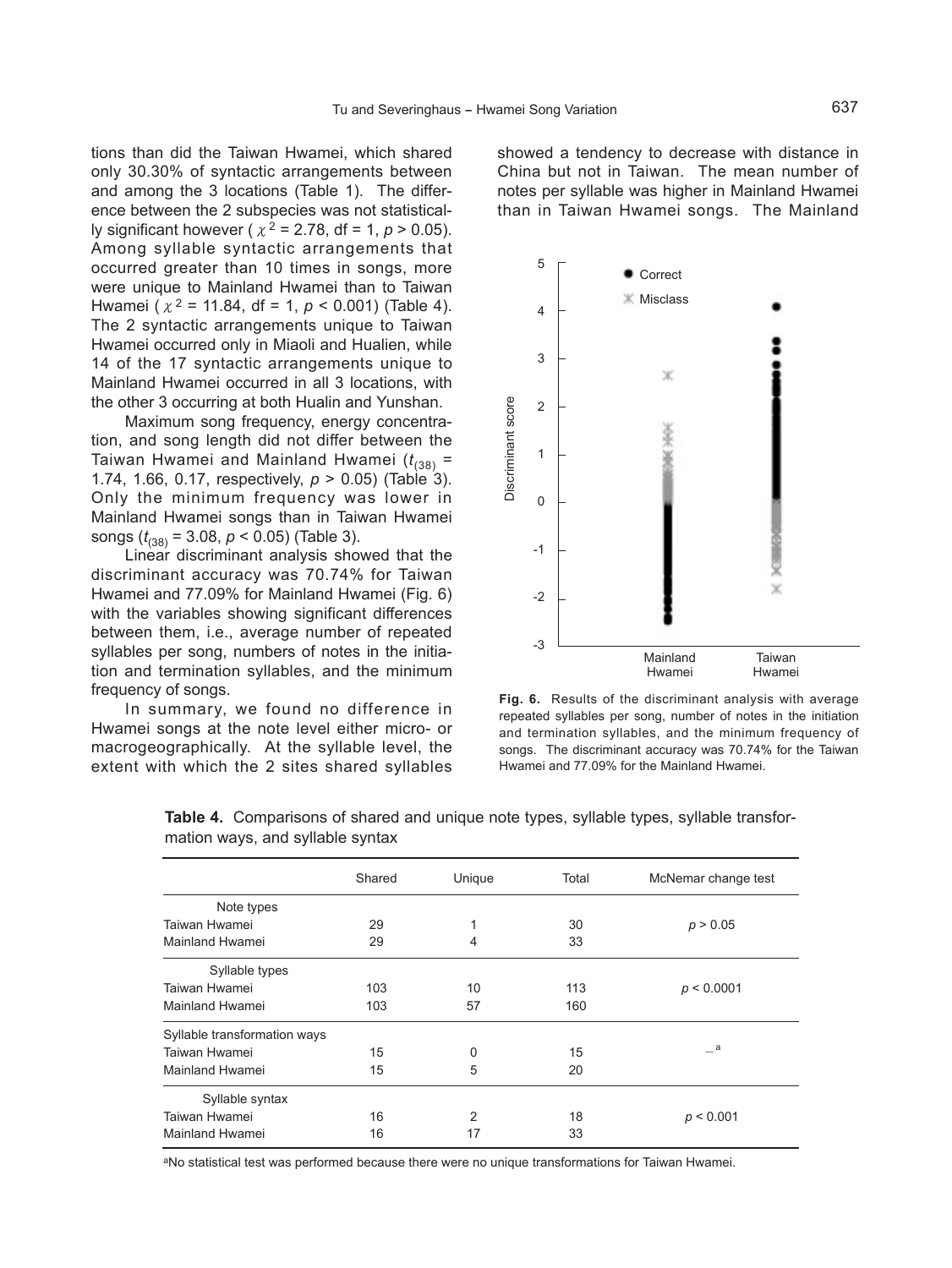Hwamei also had a greater number of unique syllable types, more combinations in syllable transformations, and fewer repeated syllables than did the Taiwan Hwamei. At the level of syntax, variations existed among Taiwan Hwamei and among Mainland Hwamei. Mainland Hwamei songs had a significantly greater number of unique syntactic arrangements than were found in Taiwan Hwamei songs. At the song level, no differences existed among all the measurements microgeographically, but the Mainland Hwamei had a lower average minimal frequency than did the Taiwan Hwamei.

#### **DISCUSSION**

#### **Song complexity**

For both the Taiwan and Mainland Hwamei, most note types were shared among the 3 sample locations, while syllables were shared less often, and most locations had some unique syllable types. Between the Taiwan and Mainland Hwamei, note types were largely the same, but Mainland Hwamei had a significantly greater number of unique syllable types, including some composed of more notes than found in Taiwan Hwamei syllables. Apparently, Mainland Hwamei used the same note types available to Taiwan Hwamei and constructed more-varied and more-complex syllables. Marler and Pickert (1984) and Van Buskirt (1997) suggested that the shape of notes is related to the phylogenetic history of the species, whereas syllables (Van Buskirk, 1997) and songs (Marler and Pickert 1984) are probably more affected by the physical and biological environment. Taiwan Hwamei and Mainland Hwamei belong to the same species, which explains why they have very similar note types. Although we did not measure habitat variables, the habitat of all tape-recording sites for this study appeared similar with dense tall shrubs and other edge vegetation. However, the acoustic environments should be much more complex for Mainland Hwamei than for Taiwan Hwamei. The Taiwan Hwamei has no sympatric congeneric species, nor is there any other bird species with similar songs in Taiwan. Five other species congeneric with the Mainland Hwamei are sympatric with the Hwamei in Jiangxi, and at least two of these are common (Yue 1996). The need to differentiate their songs from those of other species may have promoted the development of morecomplex vocalizations in the Mainland Hwamei.

In addition to having more syllable types,

Mainland Hwamei songs contained significantly more syntactic arrangements and significantly fewer repeated syllables per song. This means that the Mainland Hwamei switched syllable types more frequently than did the Taiwan Hwamei. The Mainland Hwamei also had more-diverse and more-complex combinations of syllable transformation than did the Taiwan Hwamei. Furthermore, both the initiating and terminating syllables of Mainland Hwamei songs contained significantly more notes than those of the Taiwan Hwamei. Most syllable types, syllable transformations, and syntactic arrangements found in Taiwan Hwamei songs were also present in Mainland Hwamei songs. These provide additional evidence that Mainland Hwamei songs have higher complexity than Taiwan Hwamei songs. Marler (1960) proposed the"loss-of-contrast"hypothesis, suggesting that the more-varied vocalizations of populations on isolated oceanic islands reflected diminished pressure for species identification, because the avifauna on such islands are relatively depauperate. This hypothesis does not apply to the case of the Hwamei, because Taiwan is a relatively large continental island connected with mainland Asia during glacial periods. This can explain why the Taiwan Hwamei does not have more-complex songs than the Mainland Hwamei but not why the songs of the Mainland Hwamei are more complex. We suggest that the avifaunal complexity of the Jiangxi area may have induced the development of more-complex acoustic signals.

#### **Distance and topographical isolation**

Learning is no doubt involved in singing by the Hwamei (Severinghaus and Tu unpubl. data) regardless of whether they have to learn to sing notes, or learn to combine notes into syllables and syllables into syntax. The final outcome of learning can be affected by the acoustic environment, by the need to differentiate species-specific sounds from competing signals, or by mistakes made during the sound-copying process (Mundinger 1982). We found differences in syllables and in syntax among locations within Taiwan and within Mainland Hwamei. In Jiangxi, Hualin and Yunshan birds shared more syllable types and syntax than either place with Wuyuan, and the distance between these 2 locations is shorter than that between either of them and Wuyuan. Many studies have shown a decline in shared vocalizations with distance (Avery and Oring 1977, Ficken and Weise 1984, Tracy and Baker 1999), because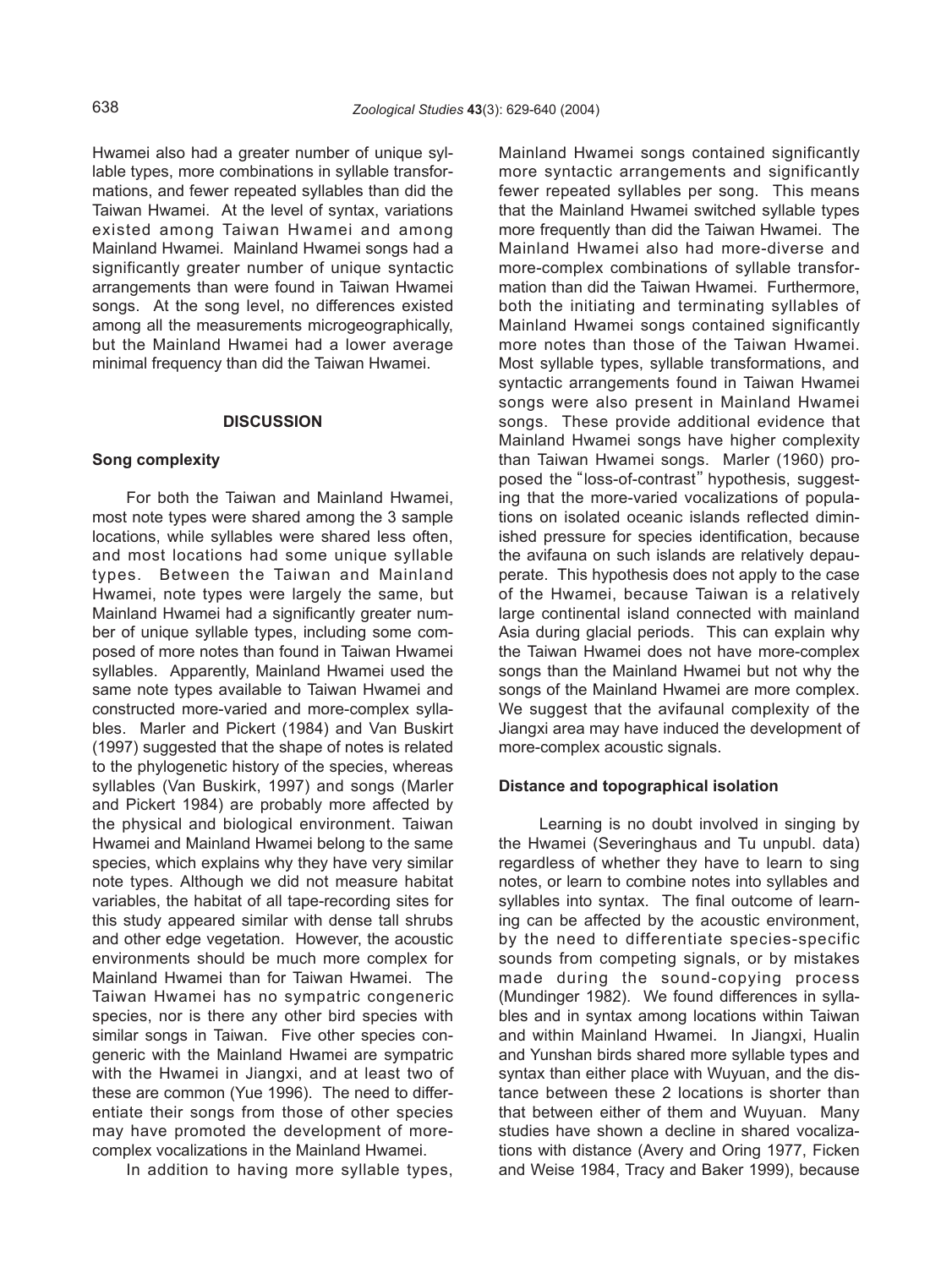increasing distance between locations reduces the interactions of individuals and the chance to learn from each other, and because small amounts of local mistakes made during the learning process can add up to apparent song differences with increasing distance. For Taiwan Hwamei, however, distance was probably not the strongest influence on the degree of song similarity. We found that Miaoli birds had the largest number of syntactic arrangements and the fewest number of syllable types. Hualien birds had the most syllable types and the largest average number of syllable repeats. Pingtung birds had the least variety in syntactic arrangements and the lowest average number of repeated syllables per song. The multiplicity of these differences suggests that for regions with highly rugged topography like Taiwan, the degree of isolation between locations is not necessarily proportional to distance.

## **Historical factors**

The most-recent land bridge between Taiwan and mainland China occurred more than 10 000 years ago during the last glaciation (Ferguson 1993). The Taiwan Strait (with a minimum distance of about 90 km) has blocked all interactions between the 2 subspecies and has resulted in a substantial reduction in the similarity of their songs, but the length of isolation has not been sufficient for the 2 subspecies to develop completely different songs. The discriminant analysis showed that approximately 25% of Taiwan Hwamei and Mainland Hwamei songs could not be correctly assigned to the correct subspecies.

Two hypotheses could explain why Taiwan Hwamei songs are simpler than Mainland Hwamei songs. First, it could be a result of the founder effect. A few Mainland Hwameis who came to Taiwan via the land bridge during the glacial period were the ancestors of the Taiwan Hwamei. These "founders"only brought a portion of the vocalizations of the Mainland Hwamei, and thus Taiwan Hwamei songs were simpler than Mainland Hwamei songs. The few unique syllable types of the Taiwan Hwamei which were unevenly distributed among recording sites could very well be newly evolved communication signals that have come about through miscopying during the learning process and have not had a chance to spread through the entire Taiwan Hwamei population. Many researchers argue that founder effects will cause island populations to have fewer syllable types and simpler song structures than the continental population of the same species (Lynch and Baker 1986, Baker and Jenkins 1987, Naugler and Smith 1991, Baker 1996). Martens (1996) even claimed that when a small population first colonizes an island, it will lose part of that species' repertoire. Later the repertoire may expand again, usually by errors in learning or by invention of new song elements.

Second, the lower complexity of Taiwan Hwamei songs could have resulted from a vicariant process when the ancestral Hwamei population was divided into several smaller ones during glaciation. Hwamei songs on Taiwan might initially have been as complex as other mainland populations. The reduced interactions between refugia resulted in geographic variations of bird songs (Martens and Nazarenko 1993, Martens 1996). After glaciation, the presence of the Taiwan Strait continued to block interactions between the Taiwan Hwamei and Mainland Hwamei. Because the Taiwan Hwamei population was small relative to the Mainland Hwamei, the effect of selection and/or random drift could have resulted in the loss of some components of its vocalization. The evenly distributed syllable types of the Mainland Hwamei could be some of the features lost from Taiwan Hwamei songs.

Our results do not permit us to favor one or the other of these 2 hypotheses.

#### **Song differentiation**

Songs of the Taiwan Hwamei and Mainland Hwamei are 70% separable. The presence of hybrid Hwameis in Taiwan demonstrates that this degree of difference is insufficient to cause reproductive divergence or to lead to subsequent speciation. A similar situation was found for *Pycnonotus sinensis* and *P*. *taivanus*, which share a large proportion of their vocalizations and which widely hybridize where the 2 species are sympatric in Taiwan (Severinghaus et al. in press).

**Acknowledgments:** We wish to thank Mr. Yu-Cheng Hsu, Mr. Chin-Kuo Lee, and Mr. Ching-Yen Hsu for help in taping Taiwan Hwamei songs; Mr. Hua-Hsiun Chiu for providing field support in Miaoli; and Mr. Chieh-Teh Liang and Mr. Chin-Kuo Lee for taping Mainland Hwamei songs for us. Dr. Chiu-Yu Cheng acted as a sounding board for our ideas on data analyses, and Drs. Ming-Lai Shen and Hsin-Chou Yang helped with statistical methods. Mr. Chih-Wei Hsu wrote computer software to facilitate data analysis. Mr. Wayne Hsu helped